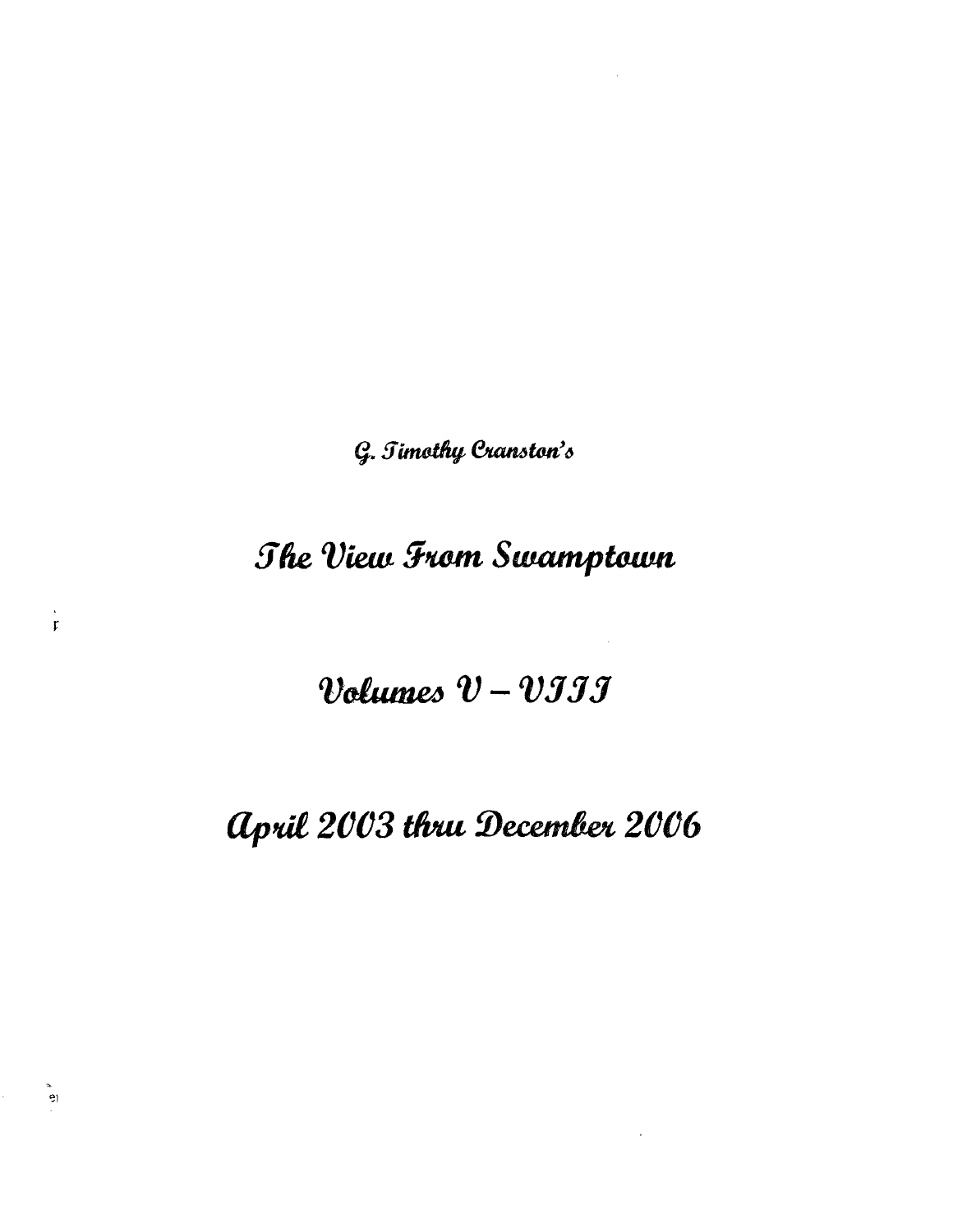

## **The View From Swamptown**

## **Volumes V - VIII**

## **April 2003 thru December 2006**

## **Written By**

## **G. Timothy Cranston**

## **Published By**

### **Swamptown Enterprises Inc.**

**All Rights Reserved**

North Kingstown Free Library 100 Boone Street North Kingstown, RI 02852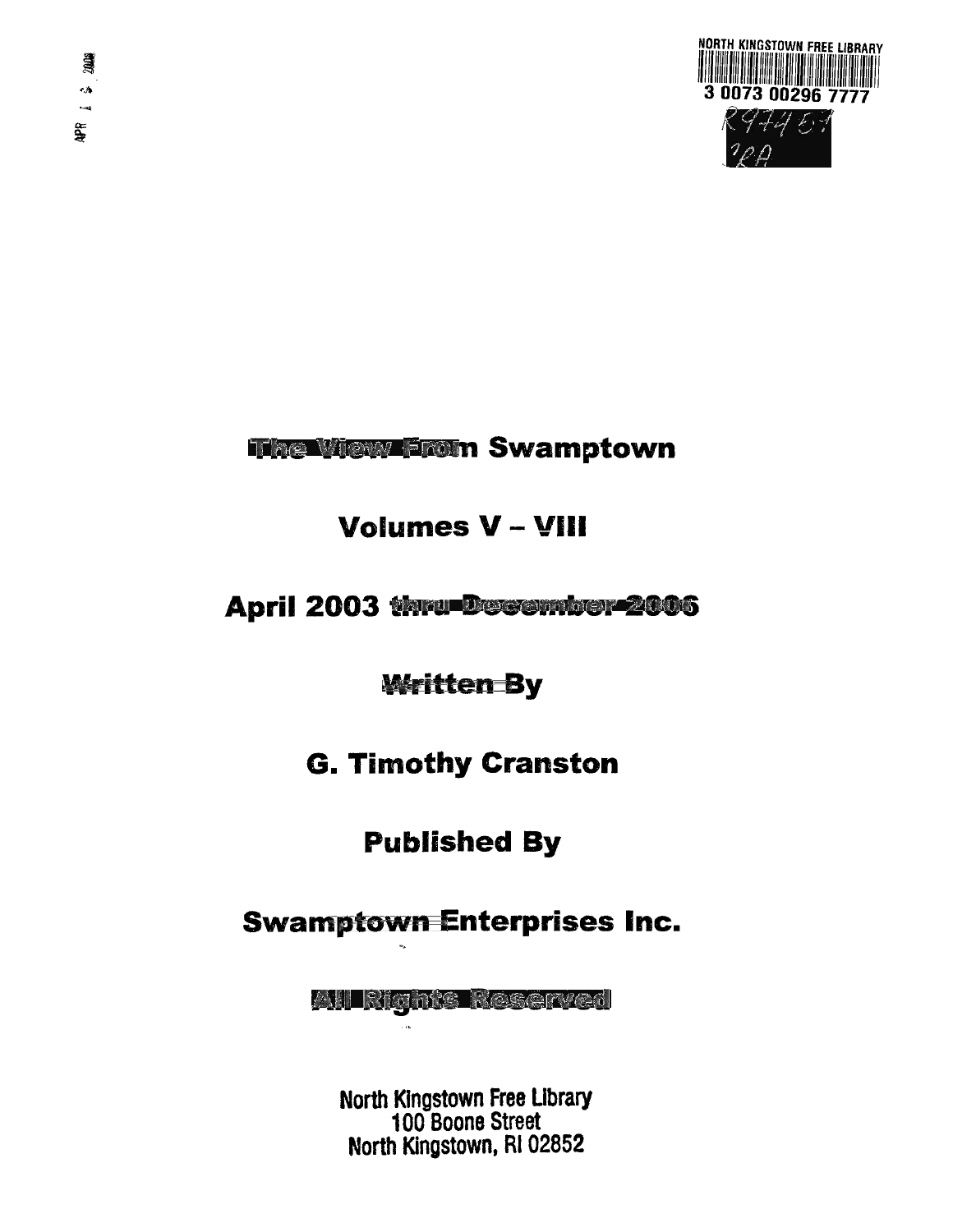#### Authors Note

Still at it after all these years!! This volume includes the unedited text of the 194 columns which I wrote during years five through eight of the existence of the NorthEast Independent. More than 320 pages of text and, well heck, more photographs than I care to count. For consistencies sake, this compilation follows the basic set up of the previous two as much as is possible.

I'd like to thank all the wonderful people who have aided and abetted me over the last four years. Lets start with the staff of the North East Independent, particularly my editor Kristin and local lad Mike Derr, my photographer and friend. As always, many thanks to the staff, volunteers, and "Friends" at the North Kingstown Free Library, particularly the "Council of Susans" that keep things running so smoothly. Also, a "tip of the hat" to all my comrades at the North Kingstown Genealogy Society, especially Doris Moon, who seems to have an answer for every impossible question that I come up with. Thanks as well, to Althea MacAleer and Henry Beckwith for their contributions and friendship. I'd be remiss if I also didn't mention the support, generosity, and encouragement I receive from the NK Arts Council and all the good folks at HistWick as well. And as always thanks a million to my friend and fellow local history buff Karen-Lu LaPolice — who said history isn't fun. Again as always, thanks to all my loyal readers for their feedback, questions, and encouragement. Finally, thanks to my wife Linda and my sons Ryan and Eric for helping and encouraging me as I continue to chase after the next intriguing story. I could never do it without your support.

This book of stories is dedicated to the man who told many of them to me. Thomas Peirce, almost single-handedly, has saved the history of our fair town for all of us to enjoy. He is a mentor and a true gentleman and I cherish our friendship. This one's for you Tom.